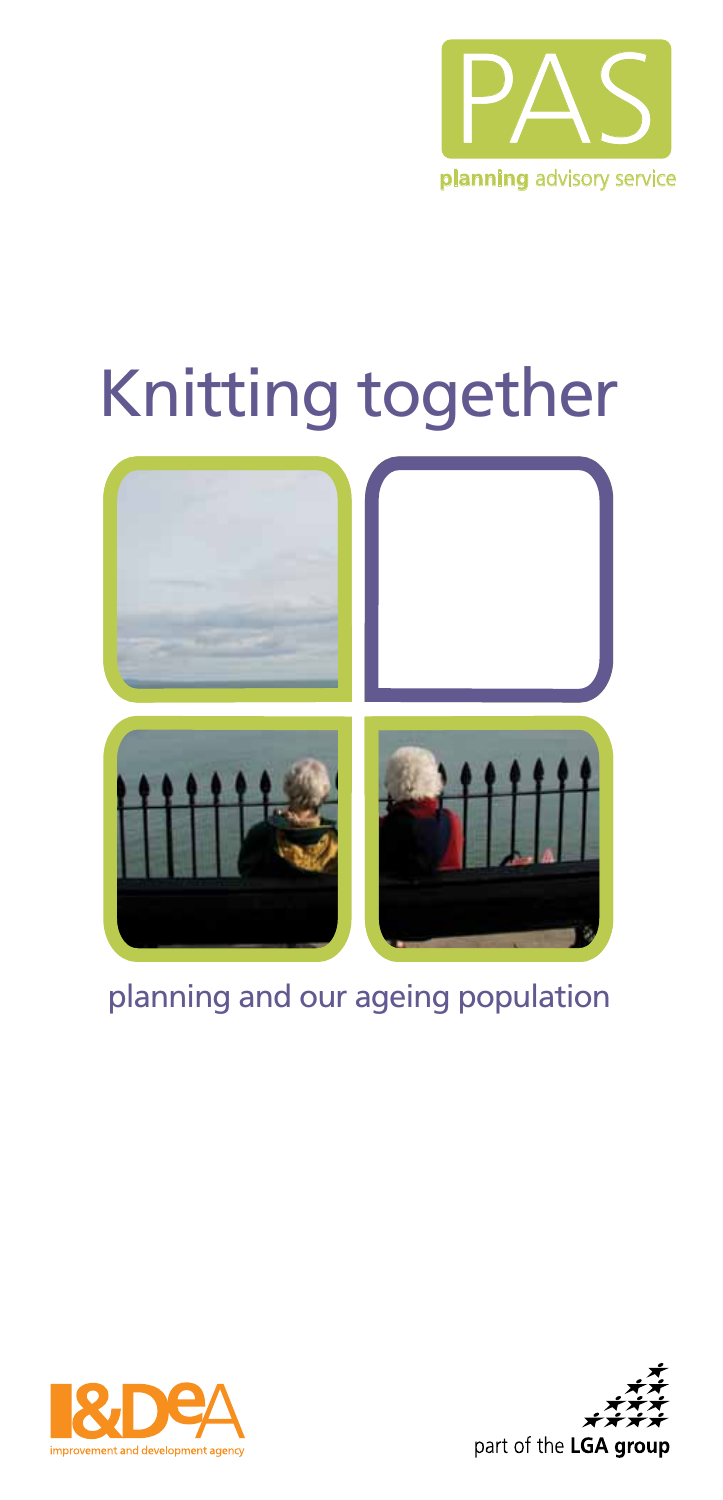## Knitting together: planning and our ageing population

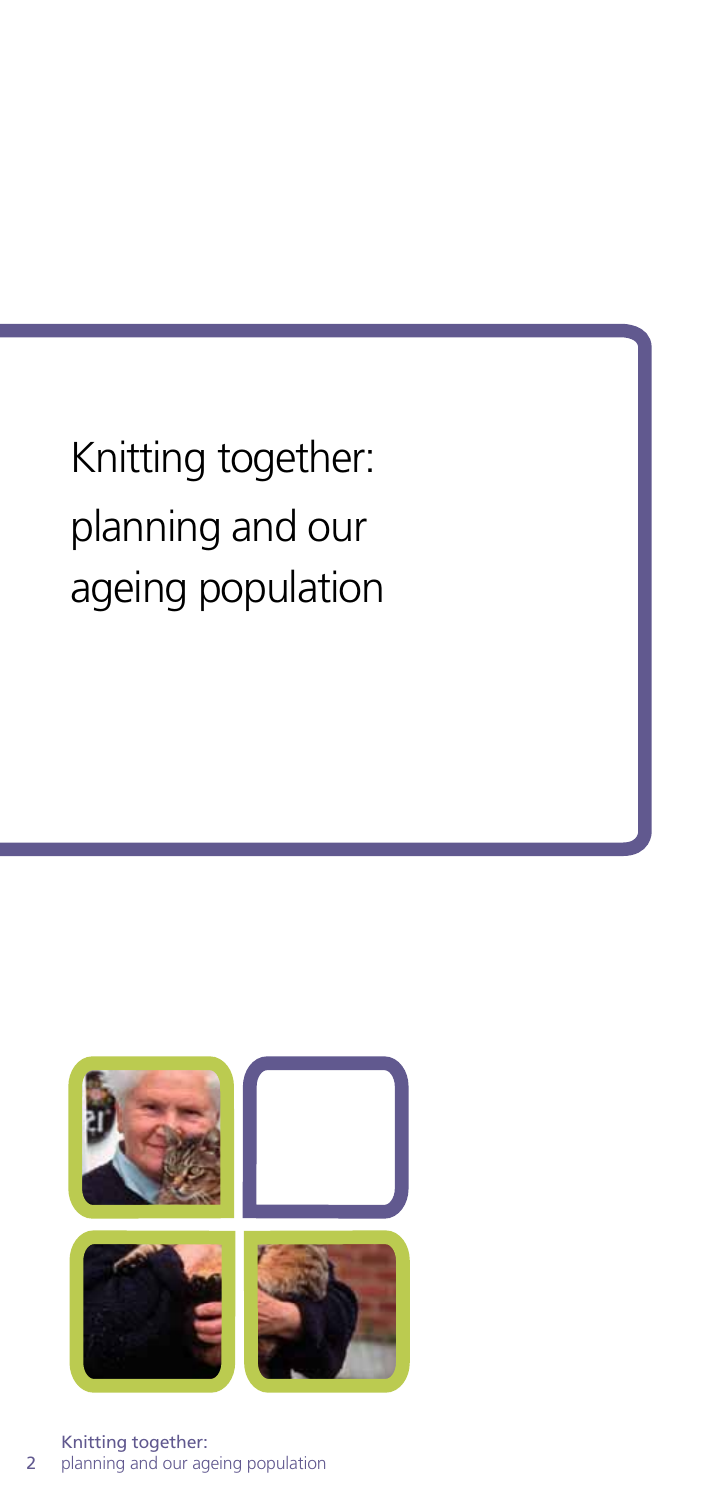The demographic profile of the UK will face a significant shift over the next 20 years accelerating toward an ageing population. The number of over 65s is set to increase 47 per cent by 2026. The implications of this change are wide reaching and necessitate joint working between planning, health, adult social care, housing and other council services and partners.

## Executive summary

#### Key issues:

Housing demand will increase as people choose to remain in large homes resulting in slower stock turnover. Failure to think ahead will not give people and communities any options.

Rural exclusion and isolation from services will become a bigger issue as an ageing population can no longer drive to neighboring villages. Sustainable development needs to be thought through to make it desirable for older people.

Poverty and inequality will increase as the balance between those economically active and inactive shifts locally. This needs careful balancing when considering development and mixes of housing types and tenures.

Planners have started to address these issues through various stages of the place shaping process. In this case study we look at authorities that already have a high population of older people as they share some of the challenges and potential solutions that the planning service can deliver.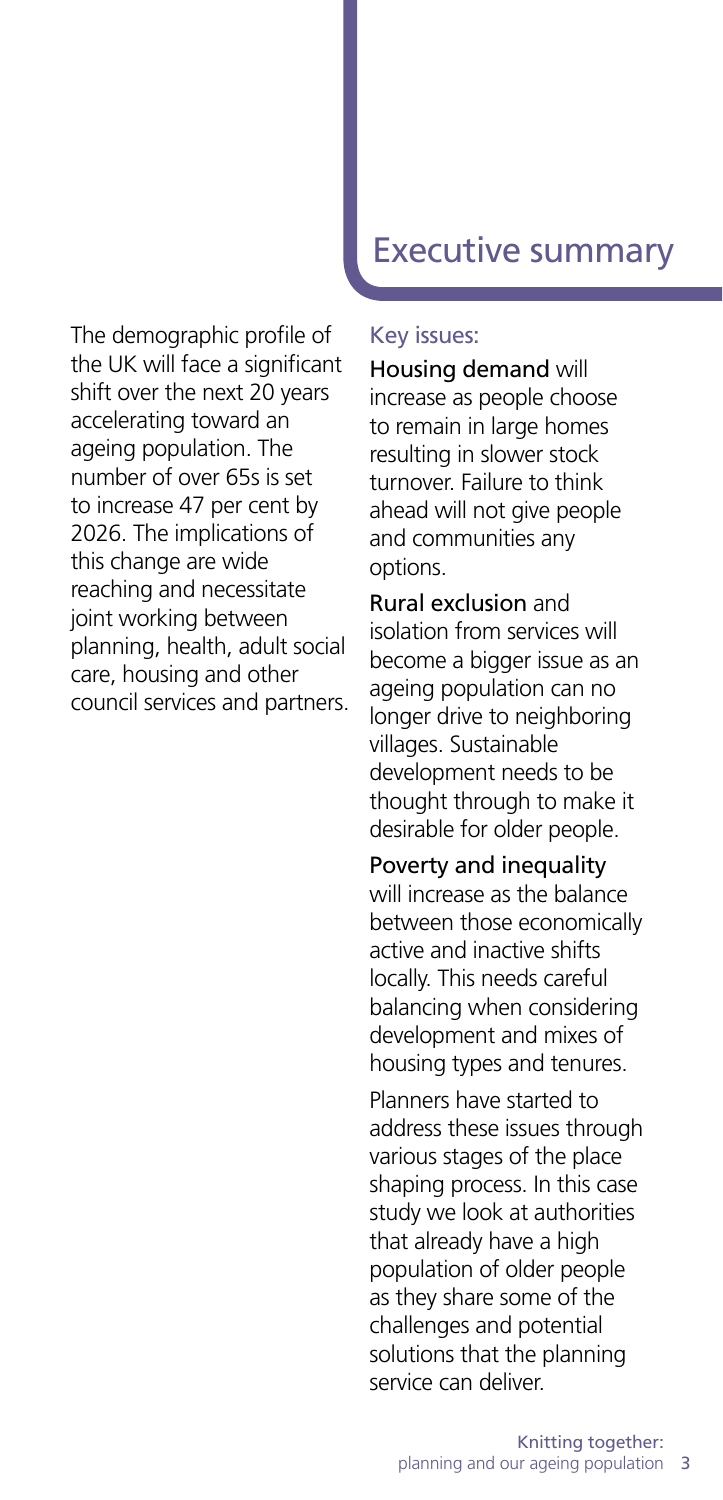

We also look at authorities that have identified a need to plan for an increasing ageing population and how they are incorporating this crosscutting issue into their plans.

This case study highlights the importance and benefits of planners working closely with internal and external partners to create policies and a vision which respond to the challenges of an ageing population. The study follows the plan-making process through the following themes:

- identifying the scale of the issue
- listening to the community
- understanding competing priorities
- knitting together the cross-cutting themes of planning for an ageing population
- using planning tools to secure funding for the provision of homes and facilities
- delivering housing options that support independent living.

We want to emphasise that work on planning for an ageing population is not good enough. Authorities seem to be focussed on housing older people, with less regard to the wider implications that this shift will have on the community. We would like to highlight the challenges beyond just accessibility and housing, moving toward a discussion on the spatial components of this issue. Where will you be living in 10, 20, or 30 years? This case study should be read as an initial discussion about approaches to planning for a large demographic shift. We welcome readers to contribute new ideas and thoughts on this topic on our website at: www.pas.gov.uk/ ageingpopulation.







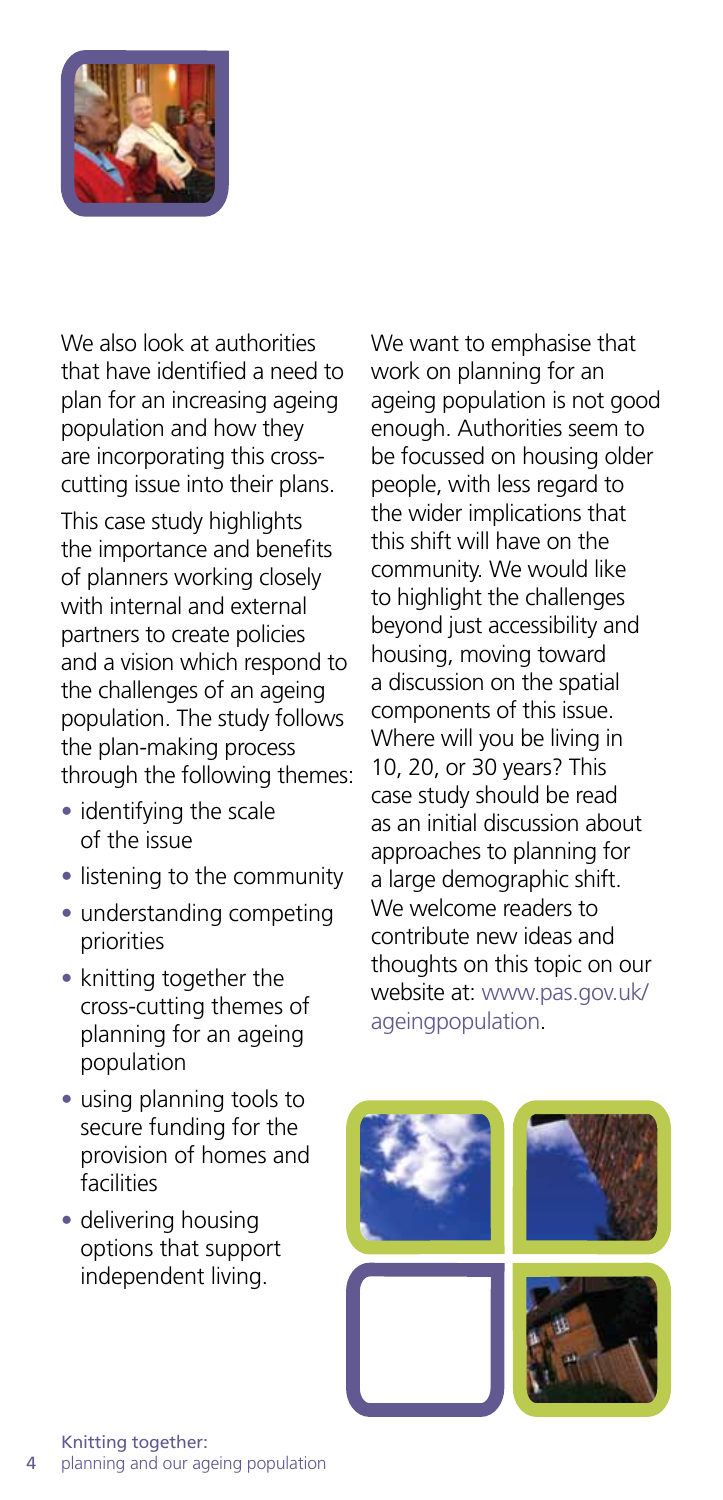In 2006 it was estimated that there were nearly 9.7million people aged 65 and above in the UK. By 2026 this figure is expected to increase by 47 per cent, reaching 14.2 million.

The percentage change is even more significant in the over 75s and over 85s with increases of 61 per cent and 88 per cent respectively. By 2036 the increases will be even more profound.

The 2008 CLG publication *Lifetime Homes, Lifetime Neighbourhoods – A National Strategy for Housing in an Ageing Society*, sets out how the government has made housing and planning communities for an ageing population a national priority.

## **Introductory** facts and figures

The new and ambitious Public Service Agreement (PSA17) on tackling poverty, promoting independence and well-being in later life reflects the new focus on the issues. This PSA is supported by several national indicators that encourage local authorities to take a leadership role in shaping communities. The relevant national indicators are:

- NI 137 Healthy life expectancy at age 65
- NJ 138 Satisfaction of people over 65 with both home and neighbourhood
- NI 139 People over 65 who say that they receive the information, assistance and support needed to exercise choice and control to live independently
- NI 142 Number of vulnerable people who are supported to maintain independent living.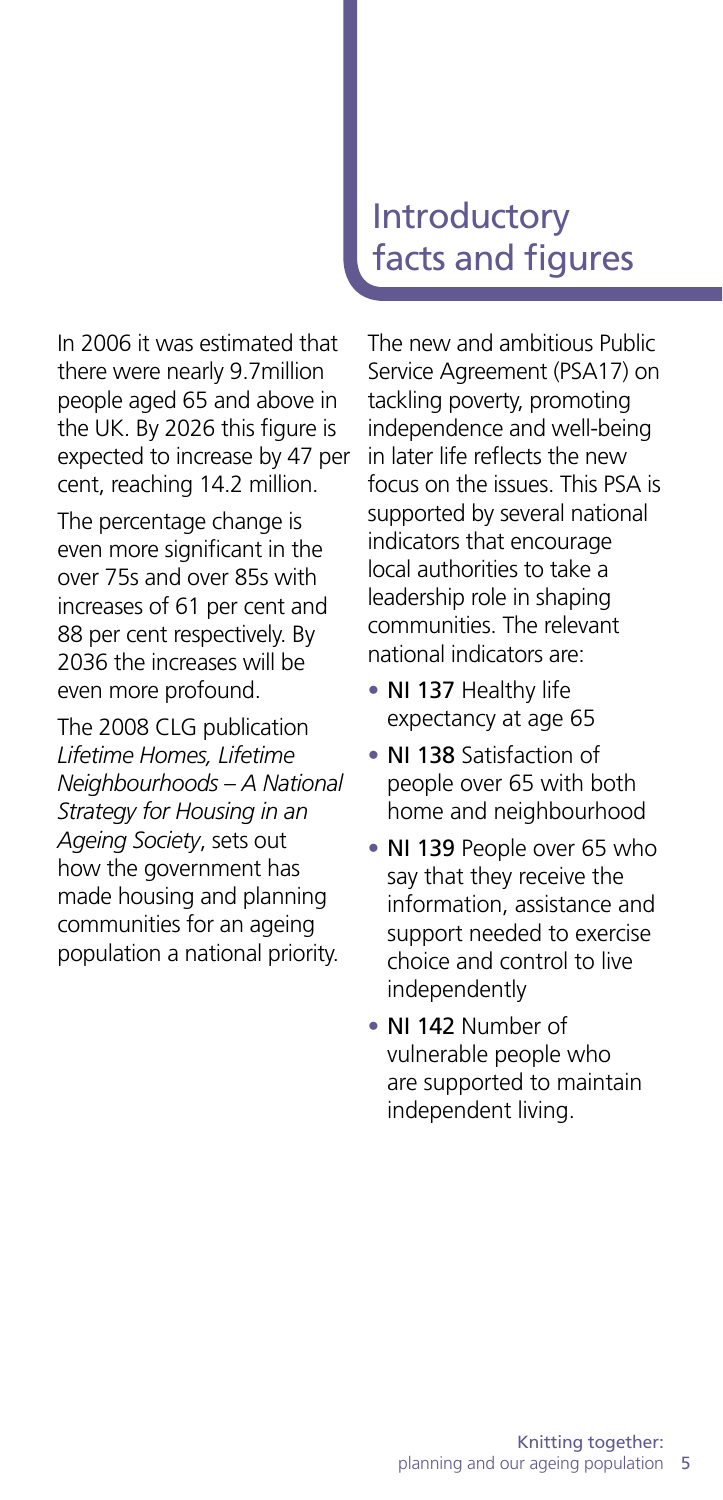

Planning policy itself provides less explicit guidance on dealing with an ageing population but advocates "clear and comprehensive inclusive access policies" and for local authorities to devise plans which should "consider people's diverse needs and aim to break down the unnecessary barriers and exclusions in a manner that benefits the entire community" (*PPS 1: Delivering Sustainable Development*).

In the Ministerial Foreword to Lifetime Homes, Lifetime Neighbourhoods, Baroness Andrews states that our approach to dealing with an ageing population should be simple, "…everyone should be able to make a choice that reflects their lifestyle and circumstances." This means ensuring we plan our communities in a way which reflects the changing shape of society. Planners have a key role in delivering this objective, and the following case studies show how this is being considered, from the inception of ideas in LDF production to delivering results on the ground.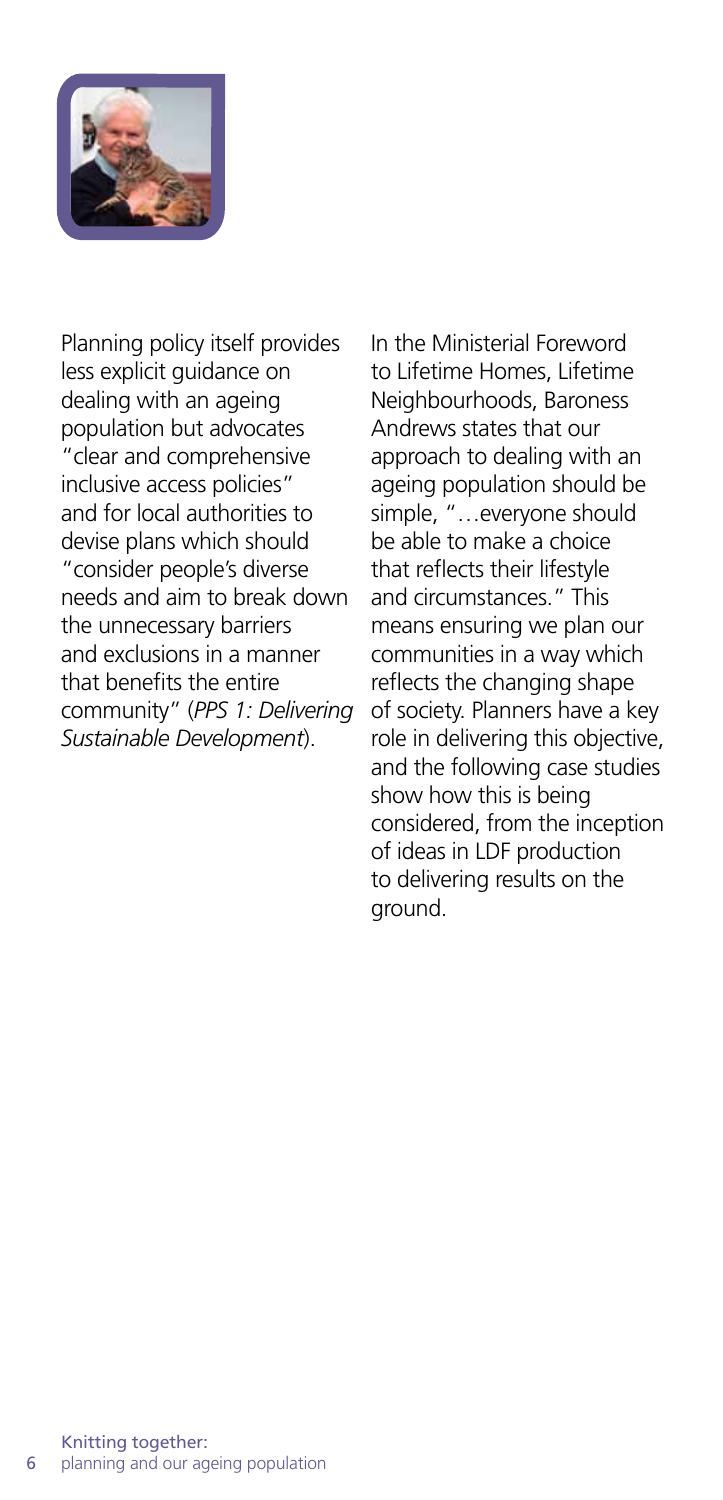How local planning authorities are recognising the changing demographics and implications of an ageing population

There is clearly a need for change in the way planners approach planning for an ageing population – all the way from plan making through to implementation. The authorities we spoke with are aware of the changing demographics and some of the spatial and social implications of this issue. They gained this awareness through partnership working and community engagement.

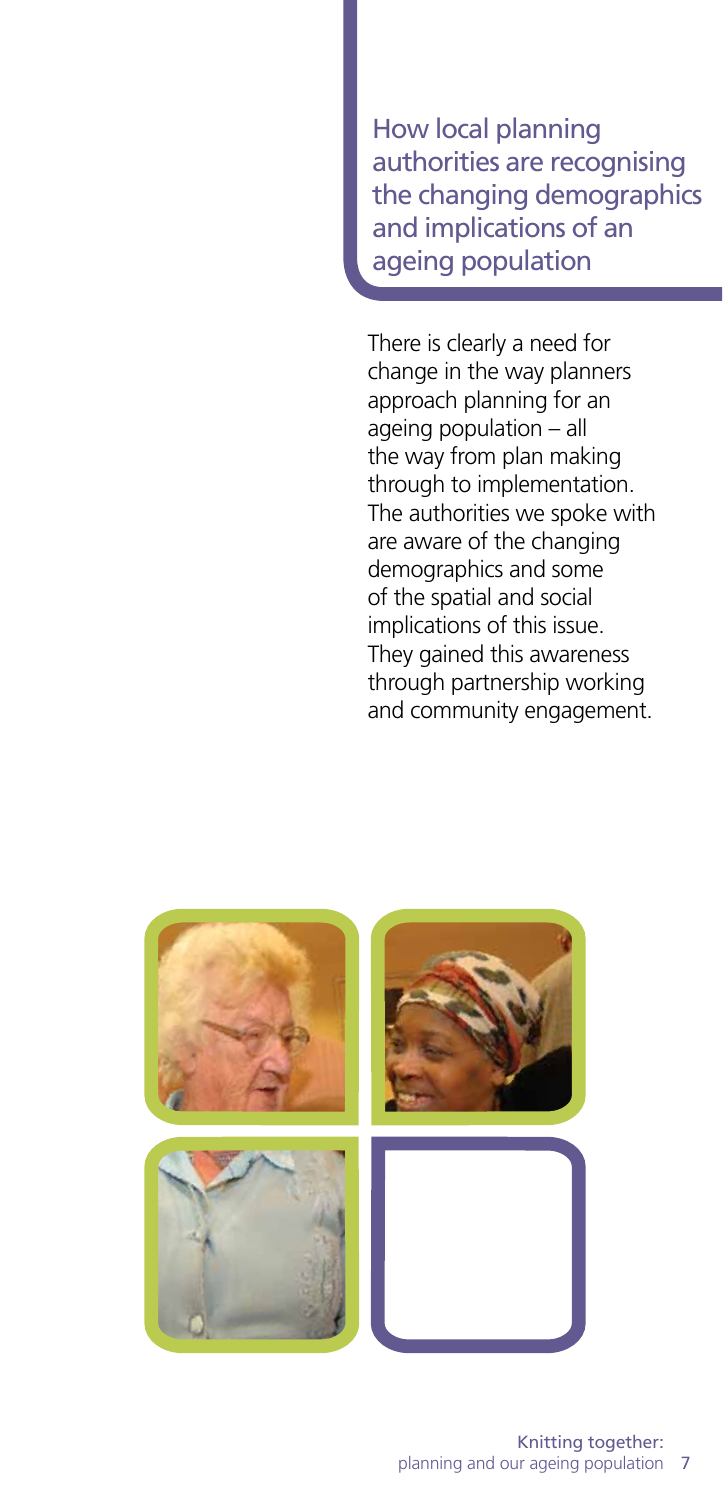## Identifying the scale of the issue

Cornwall Council is a recently formed unitary authority that is working closely with the Cornwall Strategic Partnership and the health trust to identify issues and imbalances throughout the county that would affect an older population. Cornwall already has an older age profile than the UK average. This is expected to increase in line with national trends creating a clear need for policy attention now.

The council has started gathering evidence through a series of community networks that are helping to identify issues at a very local level. Rachel Bray, Senior Policy Officer for the council, identifies the scale of the task ahead: "Although still in the early stages of development, Cornwall's Core Strategy needs to anticipate the effects which an ageing population will have on the requirements for elder care housing, integrated service provision and facilities."

To demonstrate the challenge ahead, Rachel pointed to a study by the Institute of Public Care (IPC) which identified that approximately 5,000 extra care units would be required across Cornwall by 2028. There are currently 106 extra care units in the pipeline, with only one scheme under construction and one awaiting s106 agreement. Extra care units combine independent living accommodations with the option of adding care provisions when required.

Development for extra care units competes with Cornwall's other priorities such as high housing targets and the need for employment land. But this isn't the only type of housing that Cornwall is considering for the elderly population. As Rachel highlights, "policy makers need to respect that the needs and aspirations of tomorrow's elderly population may not be the same as those of today's." Consultation has shown that many people would like to stay in their homes as long as possible.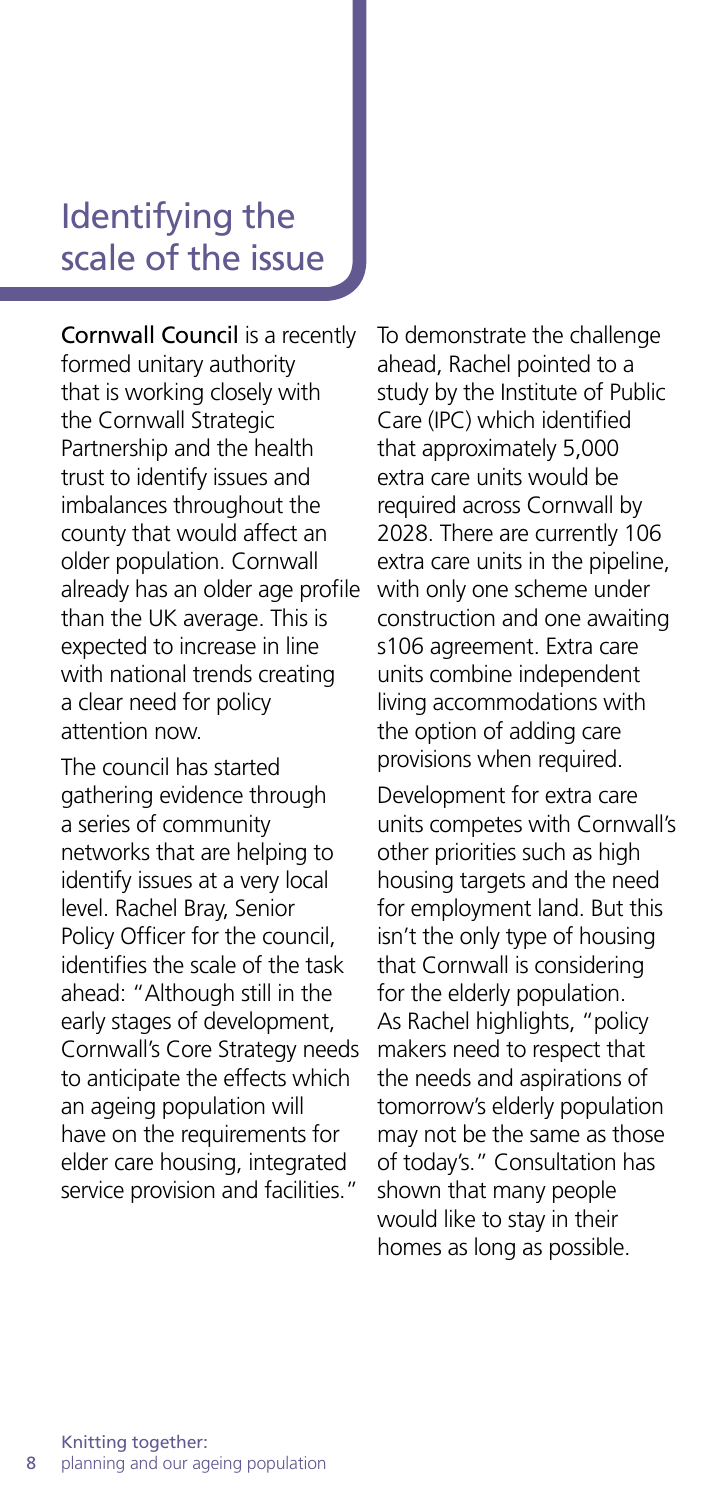

To address this, the council is looking at the sustainability of rural settlements, with the intention to make smaller communities as selfcontained as possible, with a range of local services. This should benefit all in the community, not just the ageing population. This is important as the isolated nature of many villages within Cornwall creates issues for access to health care facilities and other services by public transport.

The core strategy draft issues papers and the sustainability appraisal scoping document, set out some of the implications of an ageing population in Cornwall in the coming years. The key issues identified include social inclusion, housing, health and transport. Rachel noted that these challenges have come to a crunch point and the need for joint working has made itself clear. A group has been set up to look specifically at the need for extra care housing. This has acted as an impetus to get the right services working together, and should provide the basis for further collaboration between social services, housing and planning.

"Policy makers need to respect that the needs and aspirations of tomorrow's elderly population may not be the same as those of today's."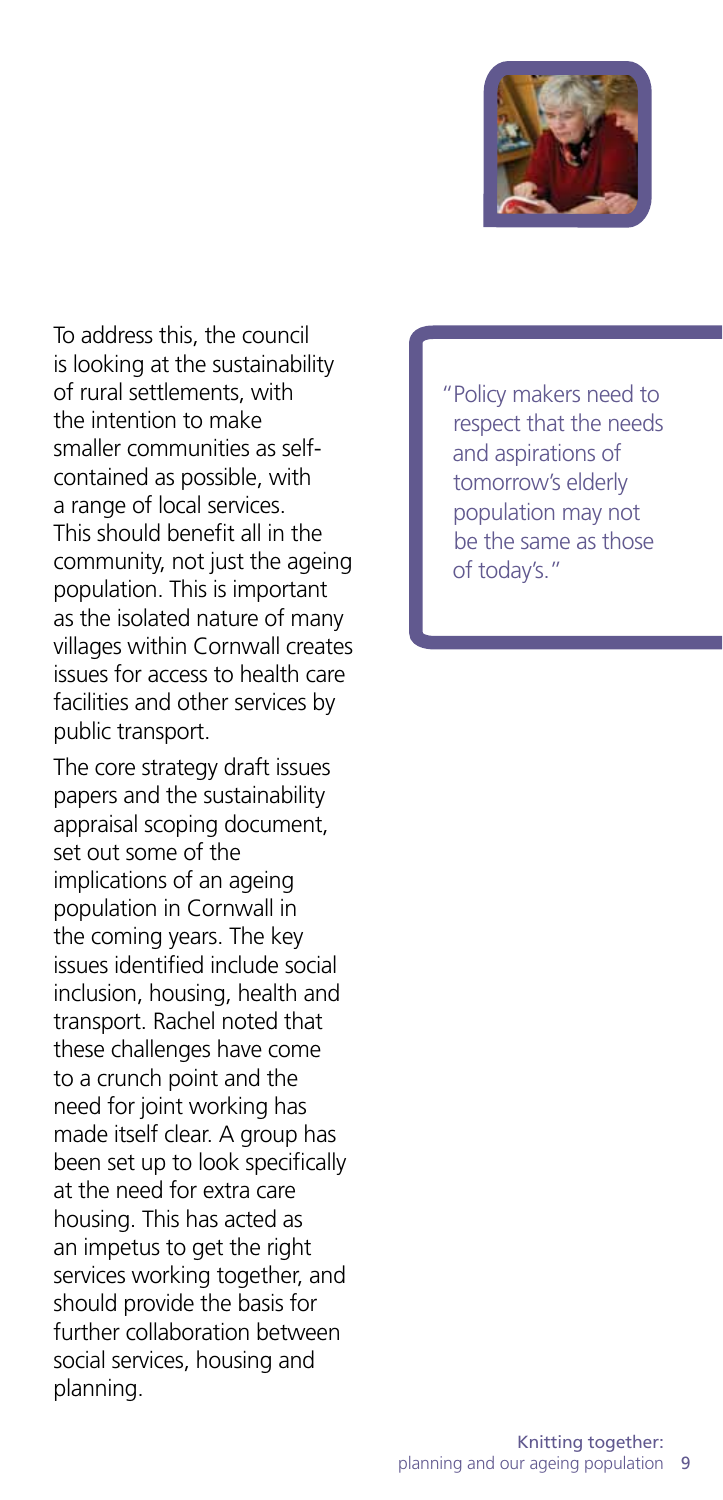## Listening to the community

Camden's ageing population is just one of the issues that the council is tackling in preparing its LDF. Demographic analysis shows that Camden has a relatively small population over current retirement age, accounting for less than 11.6 per cent of the overall population. The numbers are set to increase gradually over the period of the LDF (to 2025), but with a very small increase in the overall proportion to 12 per cent. The Equality Impact Assessment for their core strategy revealed that older people are well represented in Camden.

To ensure the council understands the needs of Camden's older people, the planning service has worked in partnership with services such as Housing and Adult Social Care, which has its own Engagement and Research team within the council. This has given the planners access to information regarding the aspirations of the older population in terms of the types of housing and community facilities they require.

The Housing and Adult Social Care service holds regular meetings with tenants in council run and extra care housing. The results of these meetings are fed back to the LDF team, helping to provide a consistent and helpful insight into local needs and requirements of the population.

Housing and Adult Social Care's Engagement and Research team has been supporting the Gospel Oak Older People's Network. In 2008 members of the network carried out an inspection of streets in Gospel Oak and Kentish Town. It provided an evaluation of the positive and problematic issues that are faced by older people in gaining free and easy access around certain areas of the borough.

The group worked with Camden's planners and highways officers who have been very receptive to their views. The street inspection work and report was the catalyst for Camden to earmark funding for street works in the area.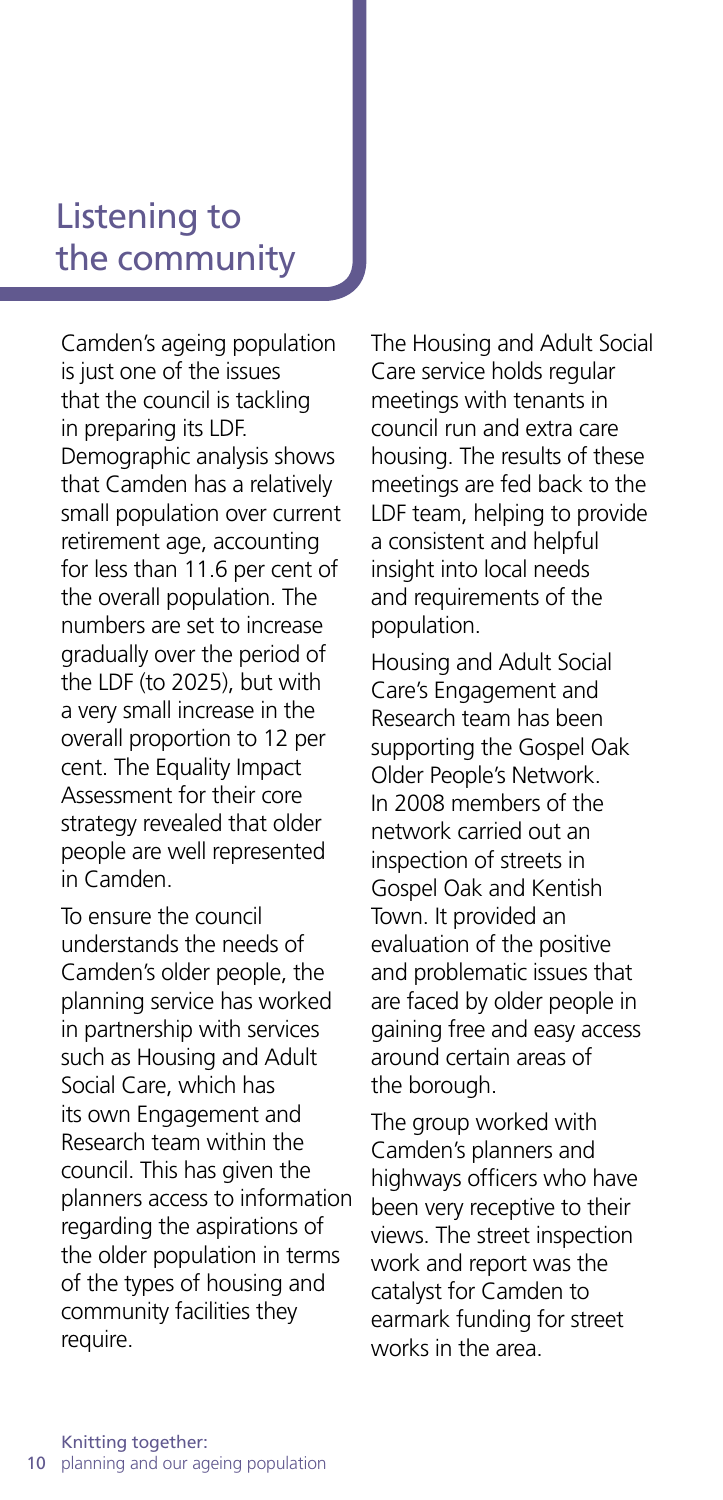





Frank Dove, a Community Engagement Officer in Housing and Adult Social Care at Camden, comments that "work such as that carried out by the [Gospel Oaks] group has helped foster better understanding and helped connect planners with the resource knowledge and understanding that the older population provide. This has resulted in wider ranging positive effects by creating change that is for everyone, not just older people."

Camden's Proposed Submission Core Strategy now takes into account the needs of different groups with sustainable transport initiatives being key to ensure that families, disabled people and elderly people are not isolated (Policy CS11).

The Council's policy approach has adapted and now aims to minimise social polarisation and create mixed and inclusive communities across the borough. This includes providing a variety of housing types suitable for different groups, including families, people with mobility difficulties, older people, homeless people and vulnerable people (Policy CS6).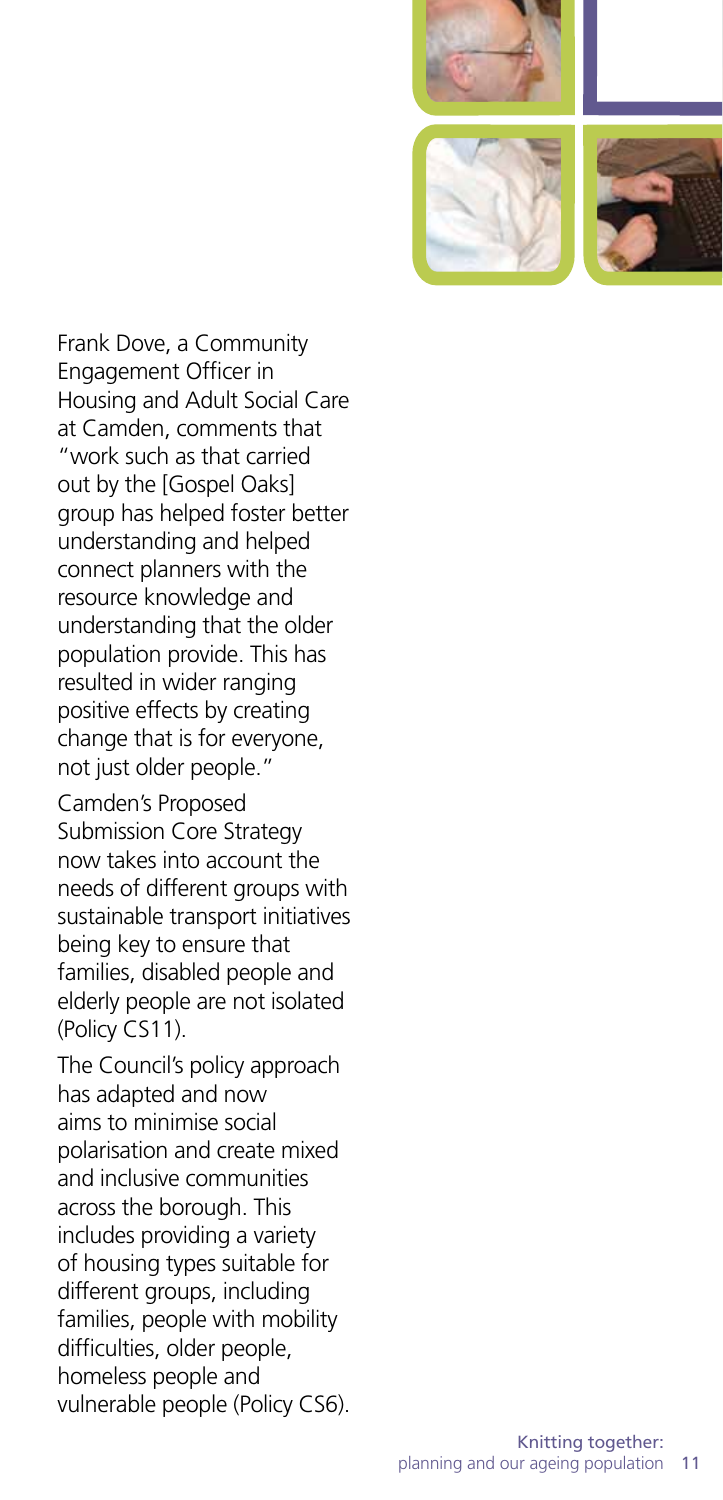## Understanding competing priorities

Sunderland's impetus for incorporating the needs of elderly in their planning process came from their 2004 Interim Strategy for Housing Land. They found that young people tend to stay in the city long enough to earn a sufficient amount to buy a home elsewhere. This leaves a sizable older population in the city that is not supported by a solid younger generation.

The planners engage with the older population through the Independent Advisory Group, the voice of older people in the community, as part of their consultation process. The group highlighted the need for easy access buses and transport into the town centre without cars. Their biggest desire was for more bungalow housing for older people. However, the council views bungalows to be disproportionately expensive and not the best use of housing land. This highlights one difficulty in planning for an ageing population: we are trying to meet the needs of a growing demographic in the face of priorities that conflict with their needs.

Sunderland has taken an interesting approach to the high rise flats in the city centre built in the 1960s and 1970s. The design of the tower blocks was not suitable for young families and became very unpopular social housing. At the same time, the list of older people on the social housing list was growing. The council found a solution in converting the housing for sole use by older people. Occupants must be 50 or older to have a flat in the buildings, which have dedicated management to ensure that they are well maintained. The blocks have become very popular as they cater for the needs of older people who want safe and well managed homes.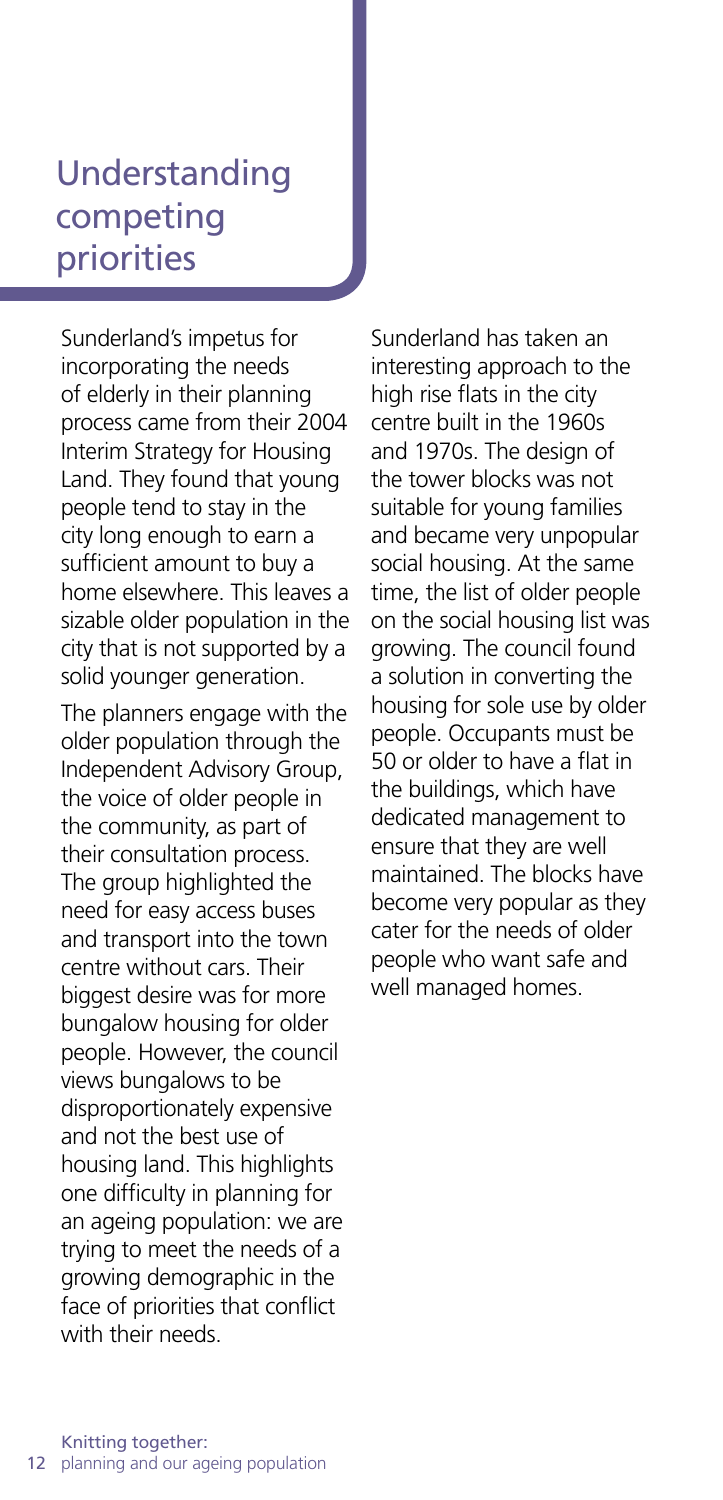#### The City of Southampton

Strategy sets out in its vision that 'Southampton will be known as a city that is good to grow up in and good to grow old in'. In compiling the evidence base for the core strategy, the planners at Southampton recognised that demographic change is a key issue in their area. Through consultation and partnership working they identified the considerations relevant to an ageing population and included these in their core strategy across several policy themes.

Evidence was gathered from the county council demographic projections and the statistics team. Estimated projections show a rapidly ageing population with decreases in age groups up to 45 years old and significant increases in groups above this. According to these projections, the number of female residents aged 85 or above will increase by nearly 40 per cent in the next six years. The projected changes in household type show continued increases in smaller households with one or two adults.

## Knitting together the cross-cutting themes

During consultation the implications of an ageing population across a range of policy areas were raised by a number of respondents including the Later Years Partnership, Southampton City Primary Care Trust, Southampton Partnership, developers of specialist housing, and local residents.

The Later Years Partnership was engaged throughout the preparation of the strategy itself. Their comments informed and led to some alterations to the strategy and terminology of the document. However, the partnership is firm in stating that the core strategy could have addressed their concerns more strongly. Their consultation response states: "We can create a city and local neighbourhoods in which senior citizens are physically, socially, and economically marginalised, or a city where they are independent, supported, confident, valued, and contributing. The land uses, building designs and standards, spaces, routes and paths – the physical environment – have a fundamental impact on these issues."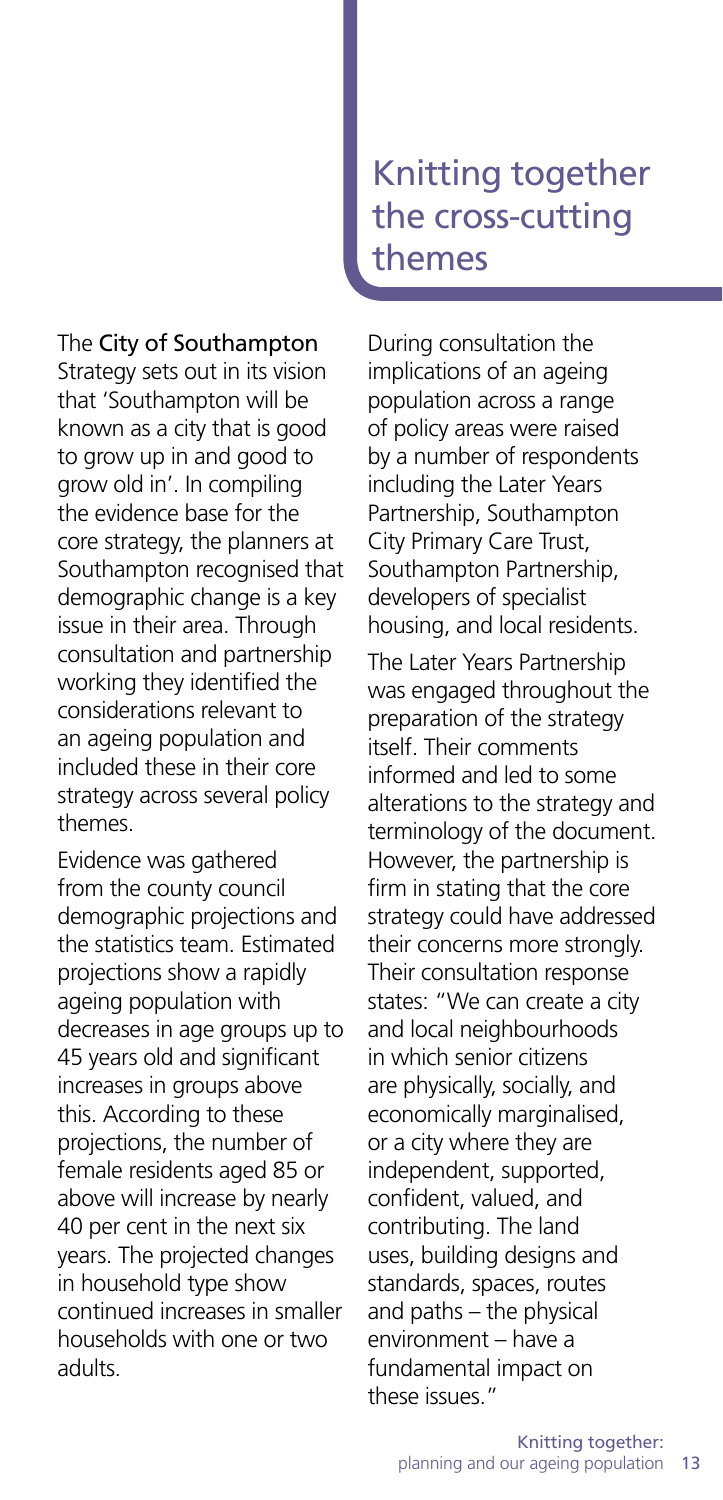Southampton's LDF team sees the implications of this issue for infrastructure, businesses, employers and service providers. They also recognise that there will be opportunities in future plans to shape the physical environment and address the issues raised by the Later Years Partnership. Dawn Heppell, Principal Planning Officer, in the LDF team comments "The key is that the issues have been identified in the core strategy and are part of cross-cutting policies, which are designed with the needs of an ageing population in mind, but which will benefit the wider population by making the city a more inclusive and accessible place for all groups and individuals."

The range of considerations for planning for an ageing population is wide and includes:

- creating policies on accessible design which will also benefit parents with young children and disabled people
- developing good local centres that provide a mixed retail offer and services close to where people live
- recognising shifts in how people use their leisure time and facilitating more cultural activities
- engaging with local employers to create opportunities and providing training in new skills for older people to return to work
- protecting the current health facilities and making sure they are accessible to everyone.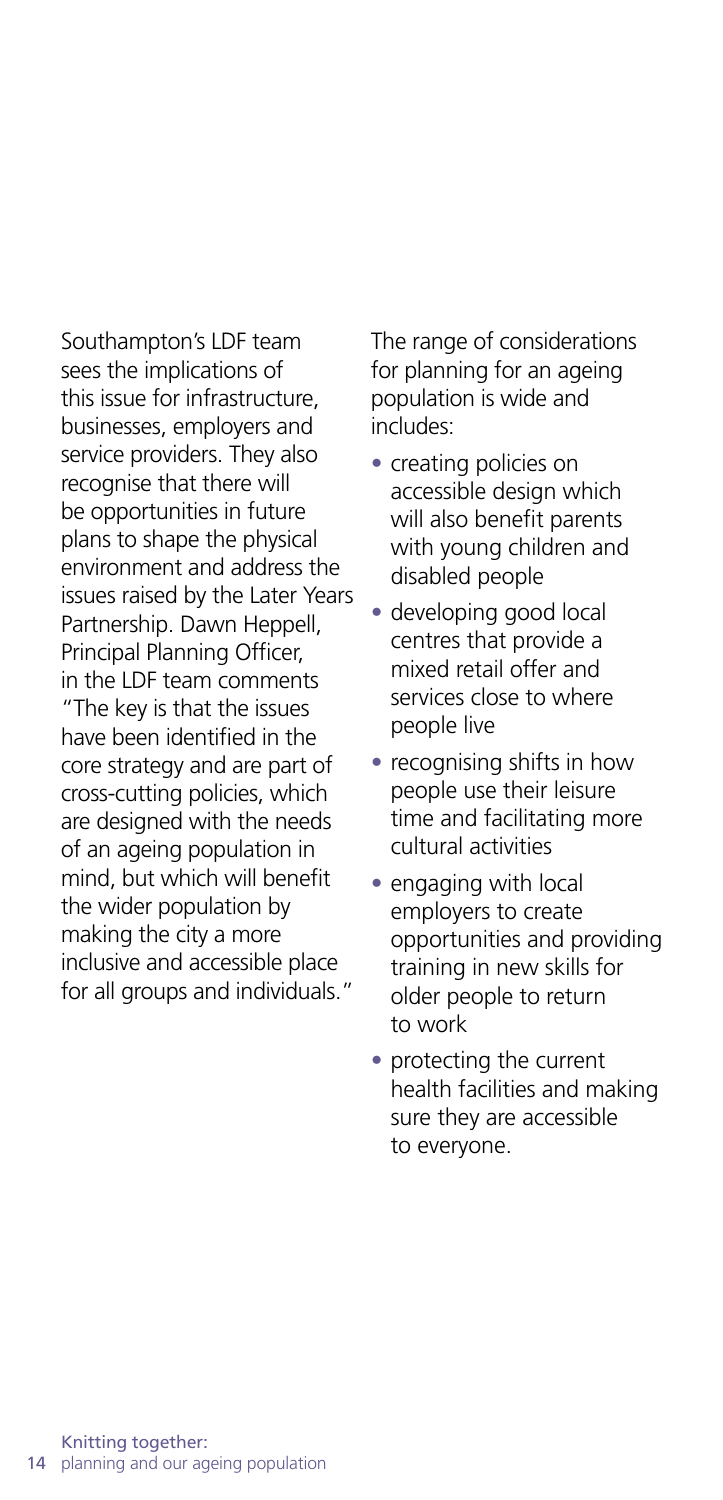

Newcastle Under Lyme Borough Council has tried to incorporate the needs of the ageing population into policies that provide spaces and developments which are inclusive for everyone's needs, rather than writing policies providing for individual groups of society.

The council used a strong evidence base (see link at end of report) in compiling their LDF documentation and, as Sean Walsh of the policy team explained, they have worked closely with the borough council's Housing Strategy Team as well as the LSP, doing presentations and joint workshops to gain a better understanding of the issues facing the borough.

Newcastle identifies in the 'Spatial Portrait' section of its Core Spatial Strategy that "the housing mix needs to reflect the needs of an ageing population" while also acknowledging that some existing housing stock does not meet these requirements. The Site Allocations DPD will make provision for a housing mix that meets the needs identified through locally based assessments.

This will ensure that the requirements of specific groups, such as older and disabled people, are taken into account.

Walsh has however already recognised that "there is an increase in the type of proposal for 'extra care facilities' within the borough, and the needs of an ageing population are already being recognised through developments of this nature." The borough council is being proactive through partnership working, to ensure that the wider needs of the community are incorporated into such schemes.

> "We can create a city and local neighbourhoods in which senior citizens are physically, socially, and economically marginalised, or a city where they are independent, supported, confident, valued, and contributing. The land uses, building designs and standards, spaces, routes and paths – the physical environment – have a fundamental impact on these issues."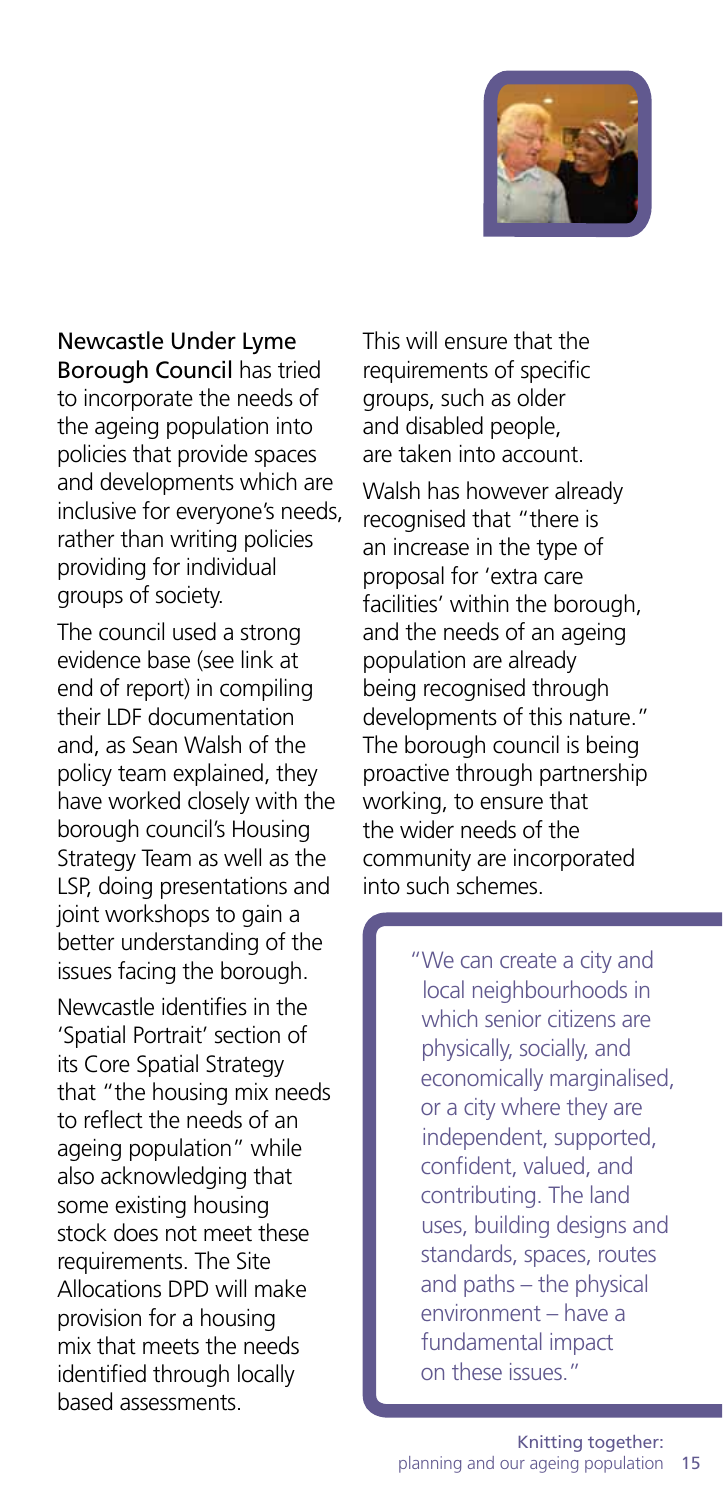## **Delivering** housing options that support independent living

In contrast to traditional housing for older people such as residential care homes, more developments aim to empower residents by providing homes that maintain independence for occupants. These schemes attempt to build communities in and around the housing provided. They offer security and easy access to day-to-day services and facilities while maintaining independence.

Bristol City Council has provided a new form of extra care homes in various locations across the city under the Very Sheltered Housing (VSH) scheme. The goal of the VSH programme is to enable older people to continue living independently within their own homes with care and assistance readily available.



Following a best value review of services for older people (which incorporated wide ranging consultation with the older population of the city) the council developed ways to improve the type of care and housing for the older population. They found that the residential care style of housing was not what the community desired so they provided an additional option for housing under VSH.

The housing and social services departments worked alongside the city council planners from an early stage in the design process. Older people were consulted on design matters to ensure that the developments are inclusive and provide accessible, comfortable homes which cater for the needs of the occupants.

Indeed, as Carmel Brogan of the city council explains, "the schemes have increased in popularity to an extent where older people are becoming involved with the design phases of the schemes and the waiting lists for flats in the developments are continually increasing."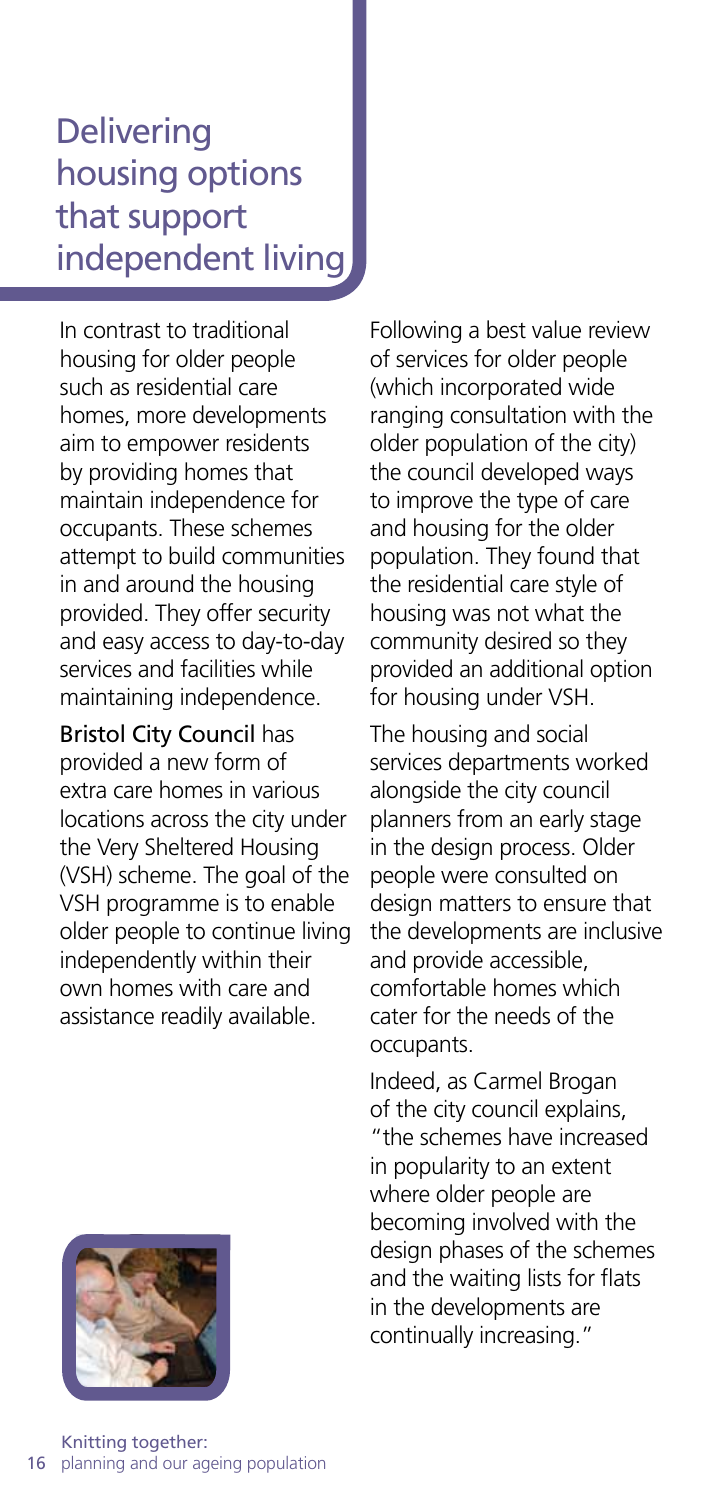

Although there have been four changes in the political administration of the council, councillor support of this scheme has remained consistent.

The funding for this scheme came through several sources. The majority of the funding has been shouldered by the five house builders involved with the project, with costs estimated to be upwards of £60m. The city council made a significant contribution of around £8m. This was derived from two principle sources; firstly the council made bids to the Housing Corporation (now Homes and Communities Agency) and; secondly monies were raised through the sales of shares the council held within Bristol Airport.

Newcastle-under-Lyme Borough Council has responded to the need for adaptable housing by working in partnership with Aspire Housing, North Staffordshire Primary Care Trust, RENEW, Prima 200 North Staffordshire and English Partnerships to develop an 'extra-care' village in Newcastle-under-Lyme.

The village grew out of an opportunity to offer better housing and care for older people. As with the Bristol VSH scheme, local authority planners were involved in the design process from an early stage, assisting where required through the consultation phases.

Many residents have moved from housing next to the village that was in poor condition and due for demolition. Through the creation of the 'extracare' support village, the partnership has provided a comfortable living environment for older people that does much more than simply find alternative accommodation for the residents of the old housing.

The village has direct access to the Milehouse Primary Care Centre and pharmacy, so it is possible to visit a doctor and pick up a prescription without leaving the village. The development also provides areas where residents can socialise, such as gardens, greenhouses, a hairdresser, a coffee shop and a restaurant. In addition, there is close and convenient pedestrian access to a nearby supermarket.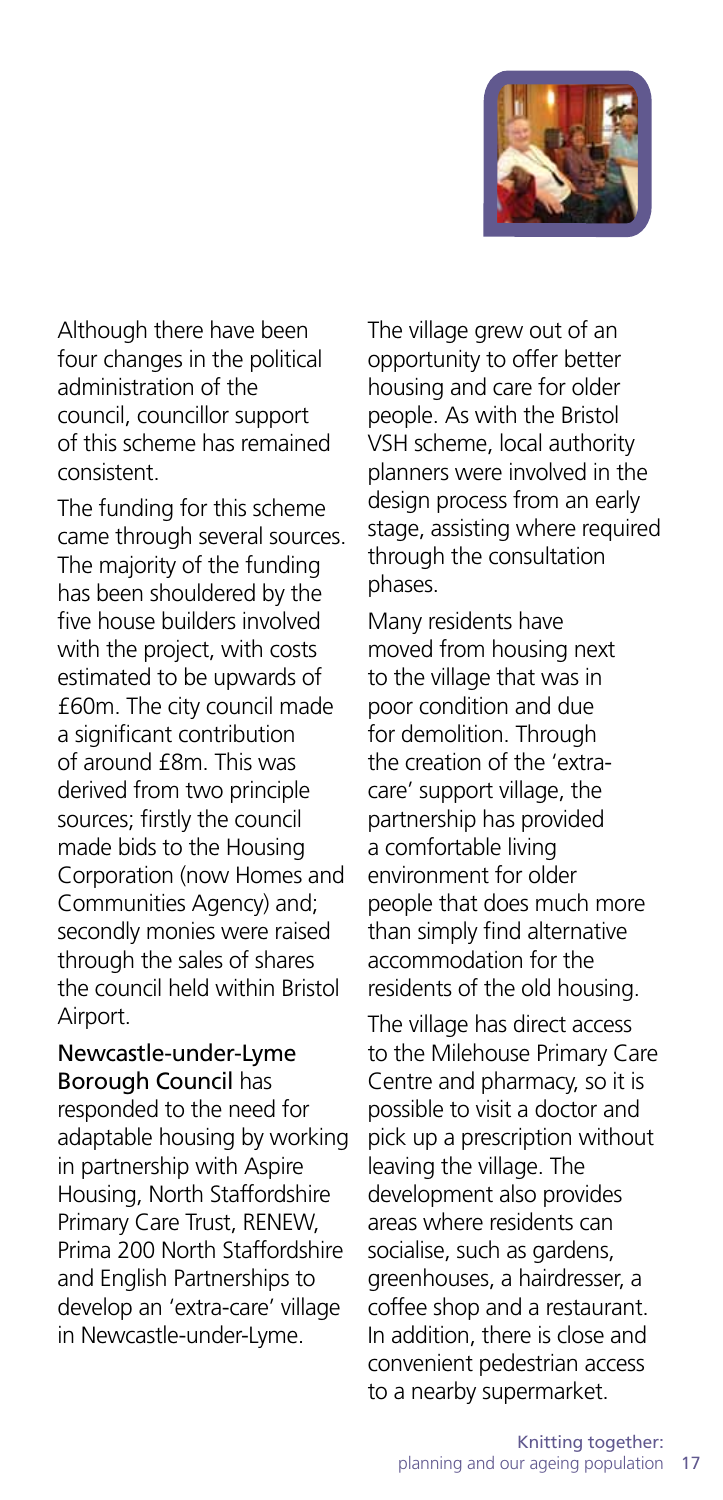

The development opened in June 2009 and provides an example of a proposal that responds directly to the needs of the older population. Denise Smallman, Head of Neighbourhoods and Partnerships at Newcastleunder-Lyme Borough Council, highlighted "the fact that local people had an opportunity to influence aspects of design was important in creating interest and ownership of the development."

She believes that "the project has been successful because of the close working relationships between the various organisations and the involvement of local people in the project." She is keen to note the role the Neighbourhood Management Pathfinder programme has played in raising awareness and providing support for older people regarding the development.

The Mill Rise Development was funded through both the public and private sector. Costing in excess of £17m, substantial grants were made by the Housing Corporation (£4.5m) with significant funding also contributed by Prima 200 (a Local Improvement Finance Trust) and Aspire Housing, the RSL of the site, which provided the most significant contribution to the scheme. Monies were also invested in the scheme by the county and borough councils and RENEW.

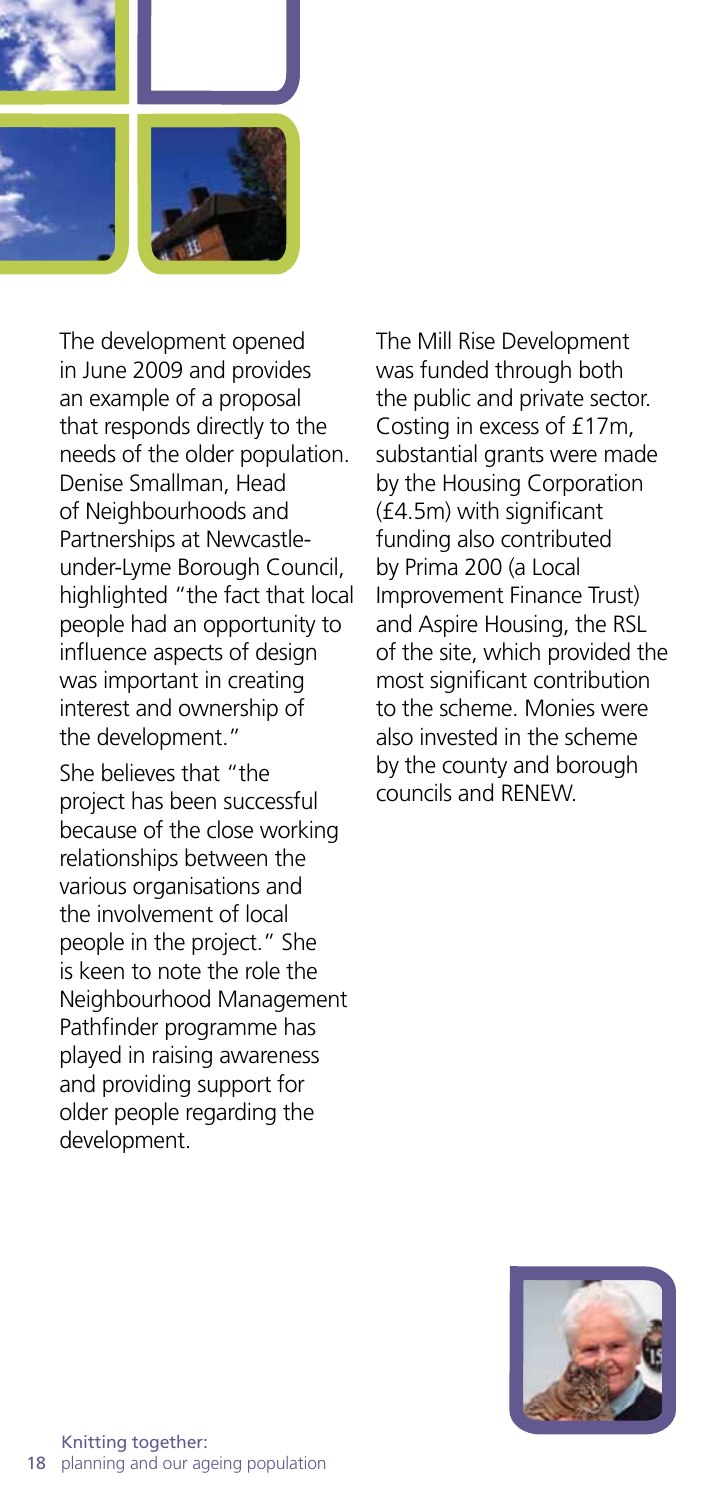The RTPI's 2004 paper *Planning for an Ageing Population,* found no evidence of Section 106 agreement improvements to facilities specifically for the older population. The working party which ran and produced the document commented that it "sees no reason why such provision cannot form part of such agreements and would urge that in future local authorities do so."

The London Borough of Greenwich has produced a Planning Obligations Supplementary Planning Document (SPD) that provides clear guidance on the contributions to wider community benefits that can be triggered by certain types of development.

## Using planning tools to secure funding themes

Greenwich used a model for calculating contributions from the NHS London Healthy Urban Development Unit (HUDU) which aims to promote joint working between primary care trusts (PCTs) and local planning authorities. Planners at Greenwich used the HUDU Health and Urban Planning Toolkit to calculate planning contributions from developments towards healthcare services. The model is actively used by the majority of London PCTs and boroughs and has been successful in helping PCTs to secure over £26 million for additional health facilities and services.

Annexes to Greenwich's SPD outline the requirement for contributions to both Health and Social Services and Local Community Facilities. Contributions will aim to directly provide health facilities for vulnerable groups and social services to support the older population (e.g. Meals on Wheels).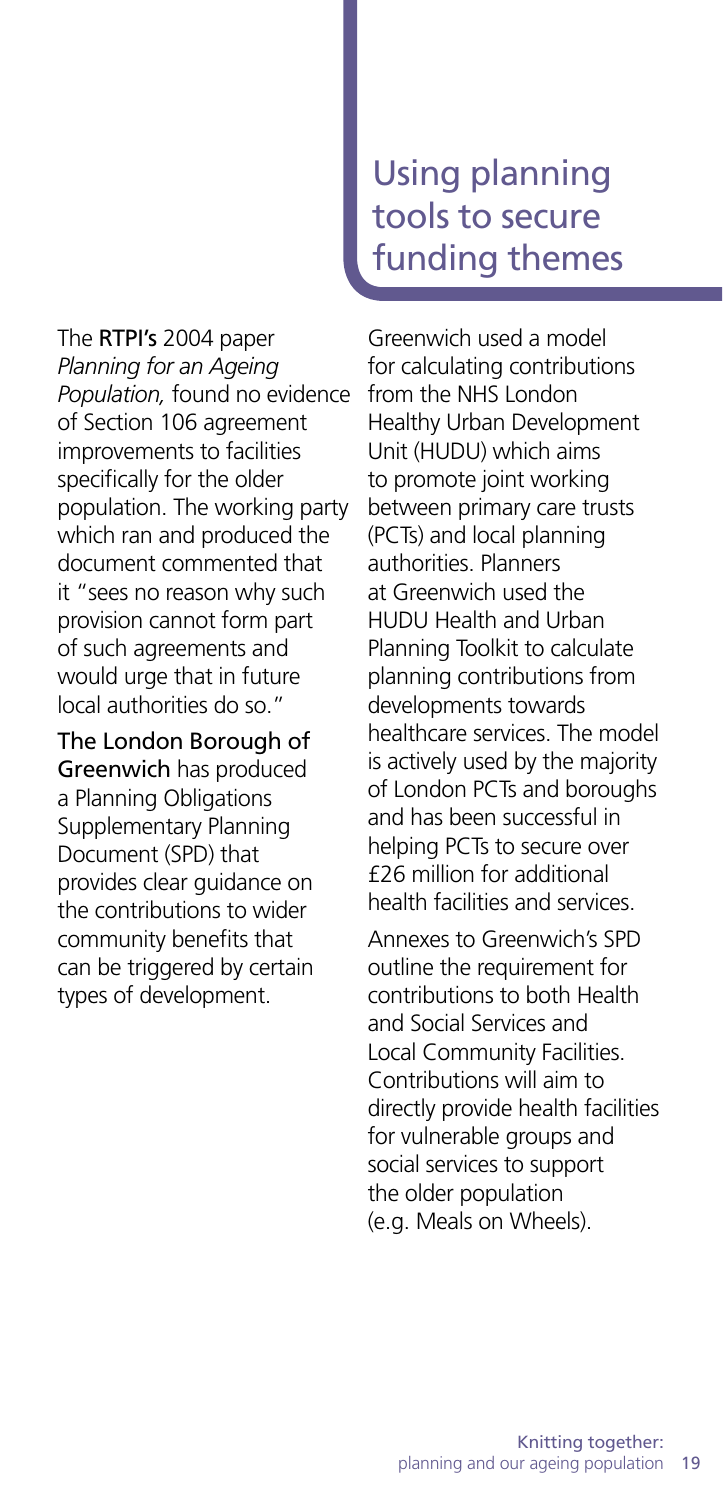Greenwich views the provision of adequate community facilities as vital in producing sustainable and cohesive communities. The SPD states that such community facilities provide particularly important resources to vulnerable groups of society, such as the elderly. It provides a sound basis for contributions to be made, which will assist in creating the inclusive communities the borough desires.

Tools and guidance are available from the HUDU website: www. healthyurbandevelopment. nhs.uk/.

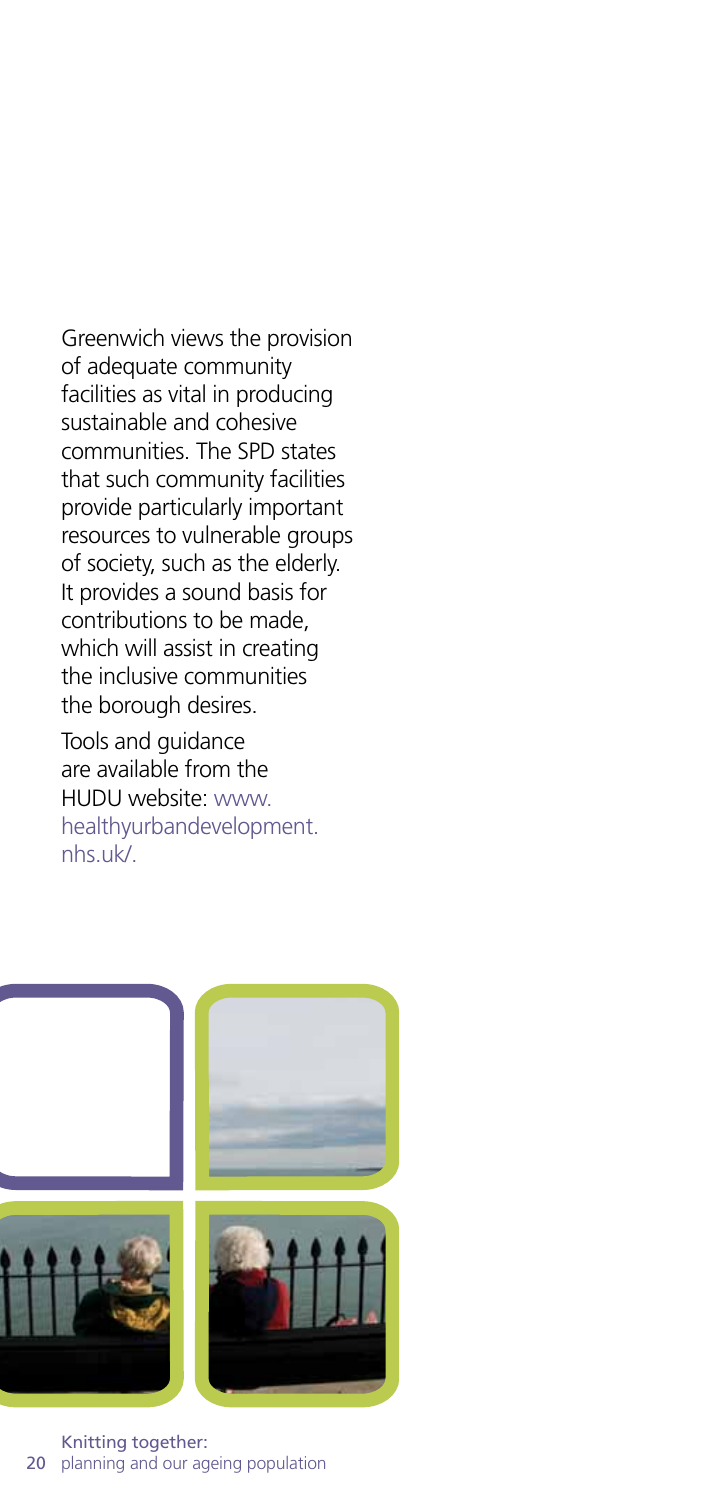- Engage with the local community. The benefits of consultation and support stretch beyond securing a sound evidence base, and can result in securing funding for infrastructure which benefits the whole community.
- Work in partnership with groups like the LSP and make use of the variety and depth of knowledge they can bring to help shape policy. They can help identify where planning and other council services can work jointly, to contribute to the targets set in the local area agreement.
- Consult and make use of stakeholders and organisations (such as the PCT) at an early stage, whether it is during the plan-making process or when dealing with development proposals. Early consultation can help avoid unduly slow adoption or approval of a policy or scheme.

## You've heard it before but it still rings true…

- Issues faced by the older population are often mirrored elsewhere in society. Listening to the community and tackling these issues can make a positive change for everyone.
- Make use of other council services and the knowledge and information they have. Other services, such as housing and adult social care, can help planners identify where policies and development can contribute to the needs of older people.
- Listen to what the older population wants from developments and consider examples of good practice. Engagement with the right people has led to successful projects that respond to aspirations of independent living and inclusive communities.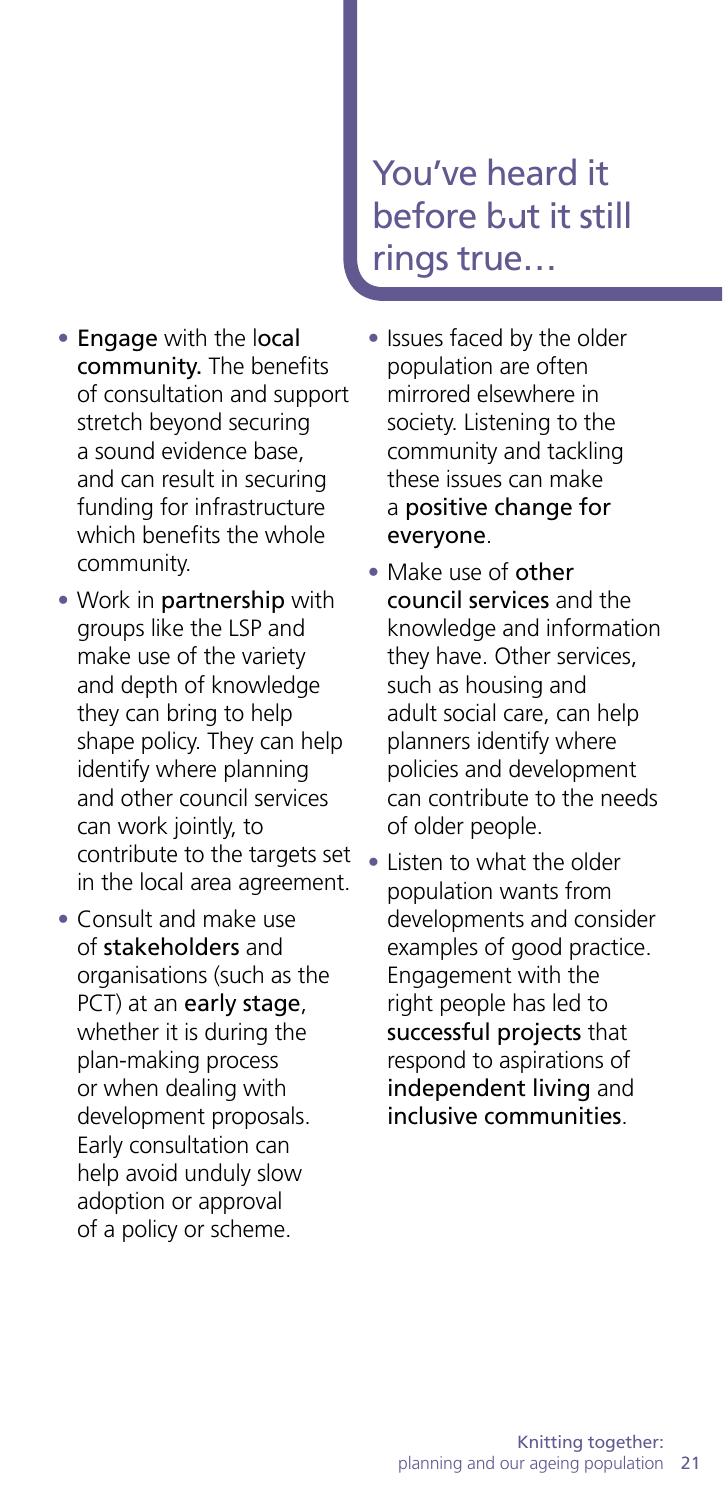### References

Contributing organisations:

Bristol City Council (With thanks to Carmel Brogan)

Cornwall Council (With thanks to Rachel Bray, Sarah Arden, James Evans and Andrew Golay)

Healthy Urban Development Unit (HUDU) (With thanks to Malcolm Souch)

#### London Borough of Camden

(With thanks to Emma Fenton, Frank Dove and Angela Ryan)

#### London Borough of Greenwich

(With thanks to Catherine Warburton and Sharon Abbott)

Newcastle-under-Lyme Borough Council (With thanks to Denise Smallman and Sean Walsh)

#### Southampton City Council

(With thanks to Dawn Heppell)

#### Southampton 'Later Years Partnership' (With thanks to Charlie Hislop)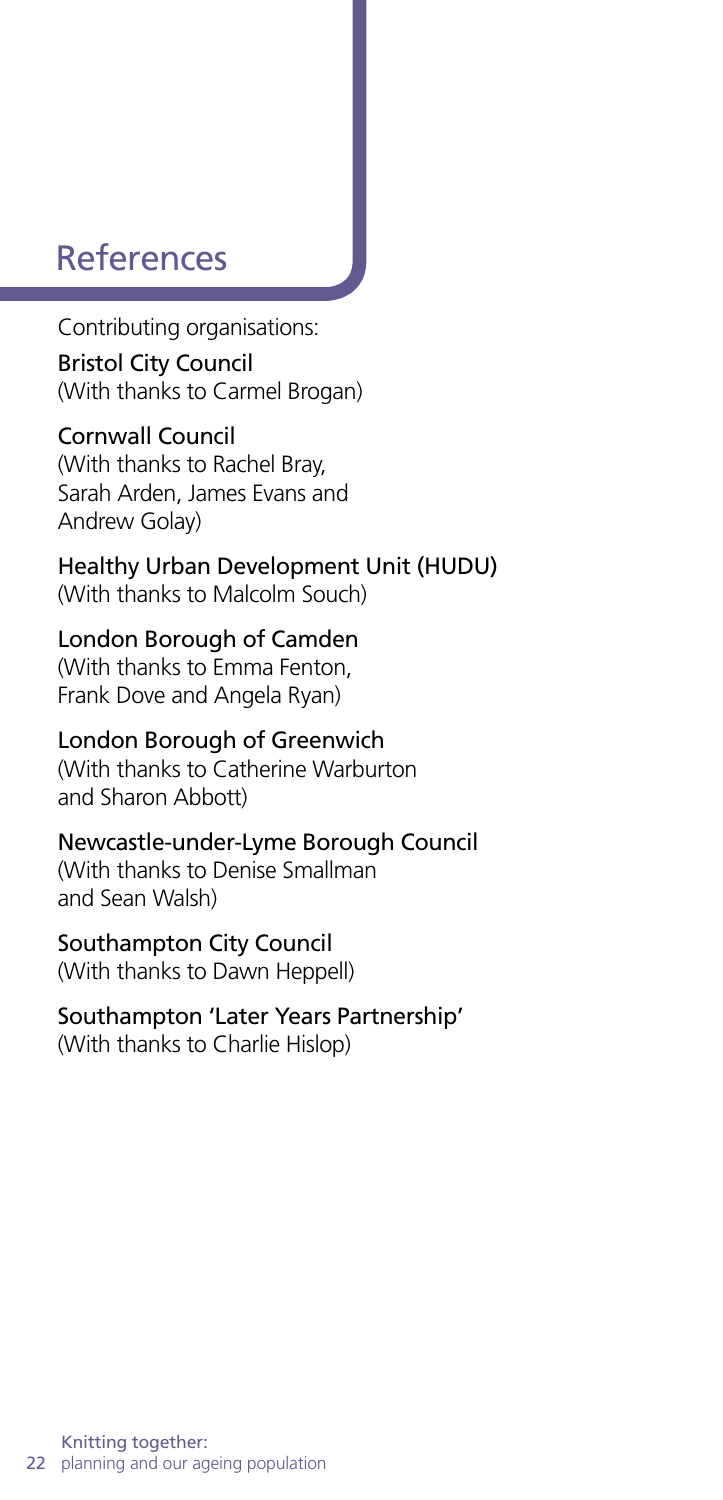## Relevant guidance

#### Commission for Architecture and the Built Environment, *'Homes for our old age, independent living by design'*  2009

#### Department of Health, Communities and Local Government and Department for Work and

Pensions, *'Lifetime Homes, Lifetime Neighbourhoods: A National Strategy for Housing in an Ageing Society'*  2008

#### Local Government Association,

*'Getting on well together: councils working with older people'*  2009

#### Royal Town Planning Institute

*'Planning for an Ageing Population',*  2004

#### Royal Town Planning Institute

*'Extra Care Housing, Development planning, control and management' (RTPI Good Practice Note 8),* 2007

#### Newcastle-under-Lyme Borough Council LDF Core Strategy evidence base:

www.stoke.gov.uk/ccm/content/rc/ development-plan/core-spatial-strategyvirtual-library.en